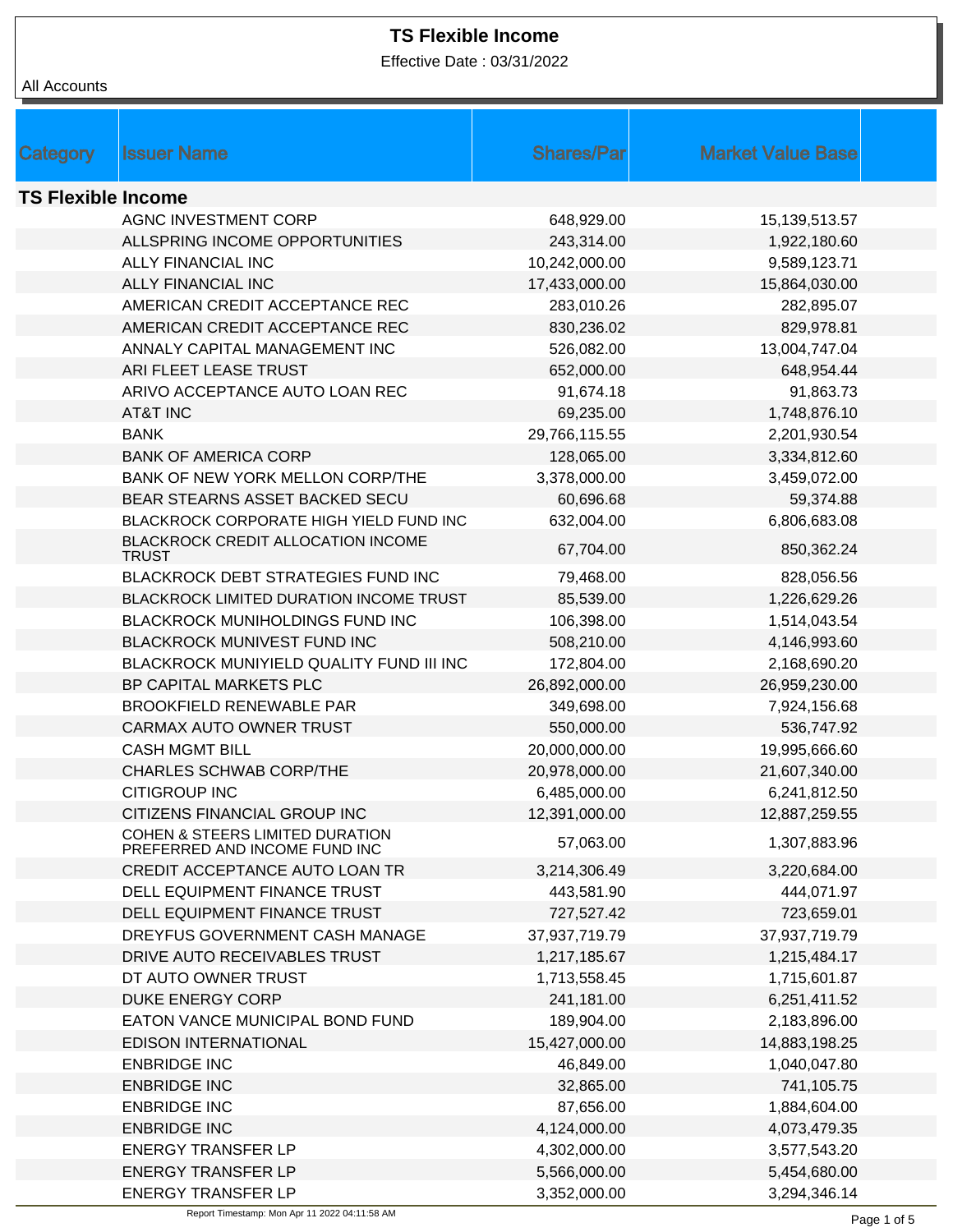Effective Date : 03/31/2022

#### All Accounts

| Category | <b>Issuer Name</b>                   | <b>Shares/Par</b> | <b>Market Value Base</b> |
|----------|--------------------------------------|-------------------|--------------------------|
|          | <b>ENTERGY LOUISIANA LLC</b>         | 129,791.00        | 3,281,116.48             |
|          | <b>ENTERGY NEW ORLEANS LLC</b>       | 670.00            | 16,790.20                |
|          | <b>EXETER AUTOMOBILE RECEIVABLES</b> | 1,158,435.45      | 1,158,856.77             |
|          | FHLMC MULTIFAMILY STRUCTURED P       | 24,368,853.00     | 4,436,395.99             |
|          | FHLMC MULTIFAMILY STRUCTURED P       | 15,100,238.00     | 1,928,831.92             |
|          | FHLMC MULTIFAMILY STRUCTURED P       | 11,576,808.00     | 2,161,873.96             |
|          | FHLMC MULTIFAMILY STRUCTURED P       | 16,073,000.00     | 3,042,499.96             |
|          | FHLMC MULTIFAMILY STRUCTURED P       | 9,700,000.00      | 1,748,875.08             |
|          | FHLMC MULTIFAMILY STRUCTURED P       | 11,201,391.00     | 3,055,150.27             |
|          | FHLMC MULTIFAMILY STRUCTURED P       | 7,569,056.00      | 1,375,334.56             |
|          | FHLMC MULTIFAMILY STRUCTURED P       | 9,255,000.00      | 1,689,118.94             |
|          | FHLMC MULTIFAMILY STRUCTURED P       | 16,150,000.00     | 2,994,642.82             |
|          | FHLMC MULTIFAMILY STRUCTURED P       | 16,196,664.00     | 1,909,666.05             |
|          | FHLMC MULTIFAMILY STRUCTURED P       | 47,369,327.30     | 4,890,271.98             |
|          | FHLMC MULTIFAMILY STRUCTURED P       | 5,835,659.00      | 1,988,430.78             |
|          | FHLMC MULTIFAMILY STRUCTURED P       | 34,511,276.11     | 3,766,895.43             |
|          | FHLMC MULTIFAMILY STRUCTURED P       | 7,005,157.00      | 1,551,302.53             |
|          | FHLMC MULTIFAMILY STRUCTURED P       | 28,800,000.00     | 3,714,652.80             |
|          | FHLMC MULTIFAMILY STRUCTURED P       | 34,710,202.21     | 3,630,985.66             |
|          | FHLMC MULTIFAMILY STRUCTURED P       | 19,436,545.00     | 3,993,949.55             |
|          | FHLMC MULTIFAMILY STRUCTURED P       | 35,663,000.00     | 4,482,293.46             |
|          | FHLMC MULTIFAMILY STRUCTURED P       | 18,435,033.00     | 6,045,488.86             |
|          | FHLMC MULTIFAMILY STRUCTURED P       | 66,877,525.87     | 6,449,655.22             |
|          | FHLMC MULTIFAMILY STRUCTURED P       | 15,300,000.00     | 3,046,205.52             |
|          | FHLMC MULTIFAMILY STRUCTURED P       | 10,630,000.00     | 1,240,377.50             |
|          | FHLMC MULTIFAMILY STRUCTURED P       | 10,743,000.00     | 1,202,525.23             |
|          | FHLMC MULTIFAMILY STRUCTURED P       | 19,500,000.00     | 3,503,352.45             |
|          | FHLMC MULTIFAMILY STRUCTURED P       | 21,702,896.00     | 4,249,919.69             |
|          | FHLMC MULTIFAMILY STRUCTURED P       | 34,948,066.24     | 4,649,378.90             |
|          | FHLMC MULTIFAMILY STRUCTURED P       | 52,485,811.00     | 16,280,557.97            |
|          | FHLMC MULTIFAMILY STRUCTURED P       | 26,000,000.00     | 5,259,997.60             |
|          | FHLMC MULTIFAMILY STRUCTURED P       | 39,700,000.00     | 4,082,938.56             |
|          | FHLMC MULTIFAMILY STRUCTURED P       | 4,900,000.00      | 897,097.39               |
|          | FHLMC MULTIFAMILY STRUCTURED P       | 38,058,448.00     | 7,111,384.66             |
|          | FHLMC MULTIFAMILY STRUCTURED P       | 54,937,437.51     | 2,644,254.24             |
|          | FHLMC MULTIFAMILY STRUCTURED P       | 5,000,000.00      | 1,457,401.50             |
|          | FHLMC MULTIFAMILY STRUCTURED P       | 18,230,000.00     | 3,584,564.90             |
|          | FHLMC MULTIFAMILY STRUCTURED P       | 16,000,000.00     | 2,115,920.00             |
|          | FHLMC MULTIFAMILY STRUCTURED P       | 9,500,000.00      | 1,443,710.25             |
|          | FHLMC MULTIFAMILY STRUCTURED P       | 10,595,456.00     | 2,398,503.97             |
|          | FHLMC MULTIFAMILY STRUCTURED P       | 41,864,611.00     | 4,041,463.02             |
|          | FHLMC MULTIFAMILY STRUCTURED P       | 39,018,396.00     | 6,181,255.28             |
|          | FHLMC MULTIFAMILY STRUCTURED P       | 10,451,281.00     | 2,261,917.45             |
|          | FHLMC MULTIFAMILY STRUCTURED P       | 47,774,075.00     | 6,969,038.41             |
|          | FHLMC MULTIFAMILY STRUCTURED P       | 146,903,000.00    | 8,398,943.98             |
|          | FHLMC MULTIFAMILY STRUCTURED P       | 54,072,887.88     | 5,437,499.31             |
|          | FHLMC MULTIFAMILY STRUCTURED P       | 29,501,666.00     | 6,267,755.80             |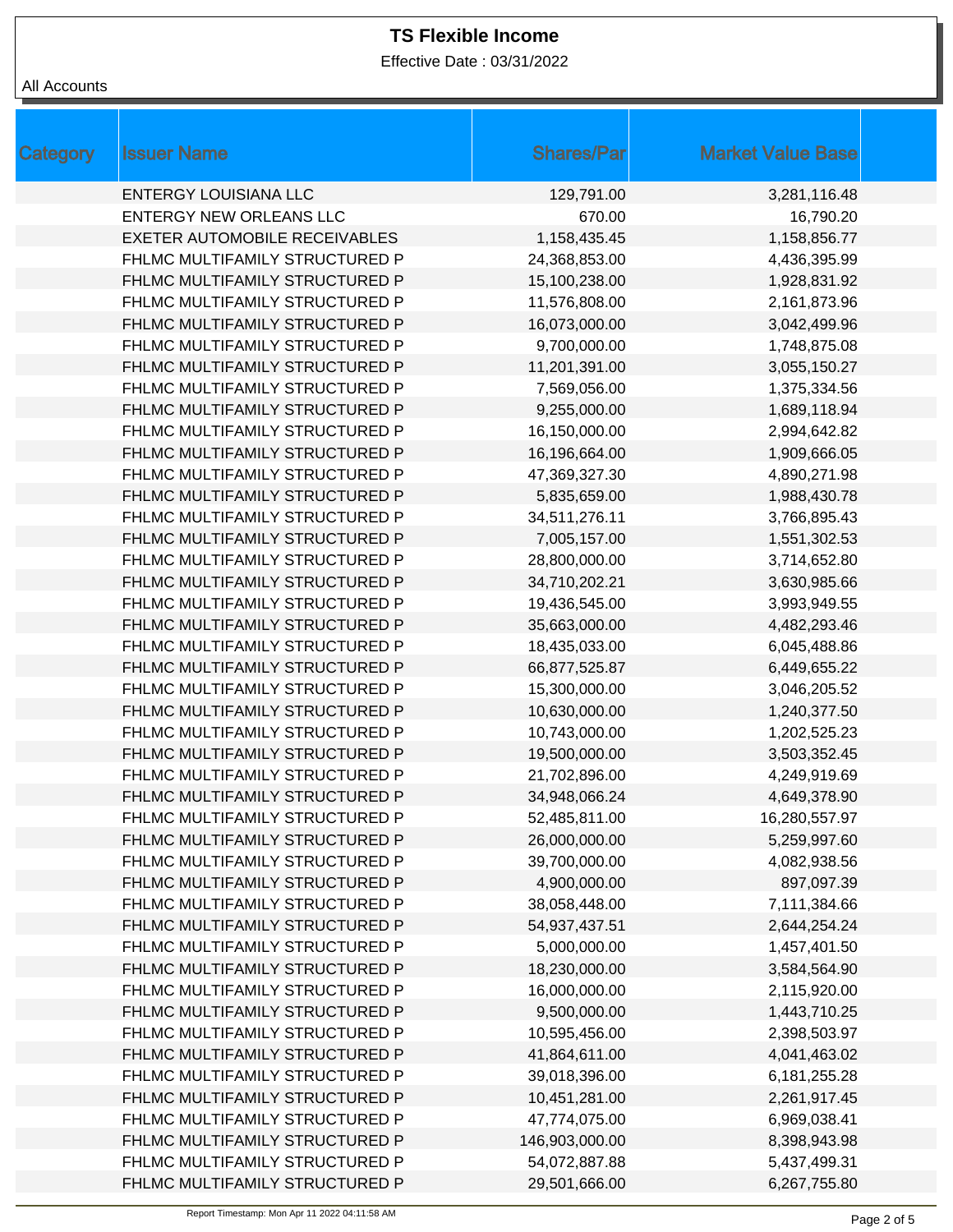Effective Date : 03/31/2022

# All Accounts

| Category | <b>Issuer Name</b>                                           | <b>Shares/Par</b> | <b>Market Value Base</b> |  |
|----------|--------------------------------------------------------------|-------------------|--------------------------|--|
|          | FHLMC MULTIFAMILY STRUCTURED P                               | 155,000,000.00    | 5,330,543.00             |  |
|          | FHLMC MULTIFAMILY STRUCTURED P                               | 9,413,138.00      | 1,849,812.46             |  |
|          | FHLMC MULTIFAMILY STRUCTURED P                               | 219,974,615.65    | 6,552,097.91             |  |
|          | FHLMC MULTIFAMILY STRUCTURED P                               | 21,000,000.00     | 4,434,278.10             |  |
|          | FHLMC MULTIFAMILY STRUCTURED P                               | 96,675,000.00     | 4,493,802.03             |  |
|          | FHLMC MULTIFAMILY STRUCTURED P                               | 19,801,000.00     | 4,257,015.01             |  |
|          | FHLMC MULTIFAMILY STRUCTURED P                               | 52,159,495.00     | 7,541,501.45             |  |
|          | FHLMC MULTIFAMILY STRUCTURED P                               | 31,585,759.00     | 7,195,002.17             |  |
|          | FHLMC MULTIFAMILY STRUCTURED P                               | 97,300,000.00     | 6,237,815.43             |  |
|          | FHLMC MULTIFAMILY STRUCTURED P                               | 31,370,856.00     | 6,890,109.72             |  |
|          | FIFTH THIRD BANCORP                                          | 6,506,000.00      | 6,392,145.00             |  |
|          | FIRST TRUST HIGH INCOME LONG/SHORT FUND                      | 88,974.00         | 1,197,590.04             |  |
|          | FIRST TRUST INTERMEDIATE DURATION<br>PREFERRED & INCOME FUND | 2,215.00          | 48,707.85                |  |
|          | FLAGSHIP CREDIT AUTO TRUST                                   | 83,333.64         | 82,739.05                |  |
|          | <b>FREED ABS TRUST</b>                                       | 735,864.80        | 735,820.94               |  |
|          | FRESB MULTIFAMILY MORTGAGE PAS                               | 31,882,038.75     | 1,931,799.68             |  |
|          | FRESB MULTIFAMILY MORTGAGE PAS                               | 51,386,292.17     | 3,253,795.44             |  |
|          | FRESB MULTIFAMILY MORTGAGE PAS                               | 42,195,991.89     | 2,148,911.06             |  |
|          | FRESB MULTIFAMILY MORTGAGE PAS                               | 55,119,259.75     | 2,674,336.88             |  |
|          | FRESB MULTIFAMILY MORTGAGE PAS                               | 147,466,338.58    | 5,286,535.52             |  |
|          | FRESB MULTIFAMILY MORTGAGE PAS                               | 67,409,612.73     | 2,719,802.61             |  |
|          | FRESB MULTIFAMILY MORTGAGE PAS                               | 92,288,226.99     | 3,969,713.48             |  |
|          | FRESB MULTIFAMILY MORTGAGE PAS                               | 33,213,529.83     | 1,278,020.09             |  |
|          | FRESB MULTIFAMILY MORTGAGE PAS                               | 89,074,243.49     | 3,705,488.53             |  |
|          | FRESB MULTIFAMILY MORTGAGE PAS                               | 76,844,478.51     | 2,654,807.67             |  |
|          | FRESB MULTIFAMILY MORTGAGE PAS                               | 133,398,666.29    | 2,866,457.20             |  |
|          | FS KKR CAPITAL CORP                                          | 7,844,000.00      | 7,193,733.42             |  |
|          | <b>GLS AUTO RECEIVABLES TRUST</b>                            | 705,000.00        | 676,044.52               |  |
|          | GOVERNMENT NATIONAL MORTGAGE A                               | 4,051,995.51      | 61,794.96                |  |
|          | GOVERNMENT NATIONAL MORTGAGE A                               | 17,533,205.58     | 698,333.55               |  |
|          | GOVERNMENT NATIONAL MORTGAGE A                               | 21,130,827.42     | 1,012,534.31             |  |
|          | GOVERNMENT NATIONAL MORTGAGE A                               | 13,026,674.90     | 620,549.11               |  |
|          | GOVERNMENT NATIONAL MORTGAGE A                               | 15,304,771.95     | 585,843.71               |  |
|          | GOVERNMENT NATIONAL MORTGAGE A                               | 21,878,727.71     | 892,284.53               |  |
|          | HARTFORD FINANCIAL SERVICES GROUP<br><b>INC/THE</b>          | 118,512.00        | 2,959,244.64             |  |
|          | HYUNDAI AUTO RECEIVABLES TRUST                               | 673,328.82        | 673,751.67               |  |
|          | HYUNDAI AUTO RECEIVABLES TRUST                               | 812,454.29        | 815,025.14               |  |
|          | INVESCO MUNICIPAL OPPORTUNITY TRUST                          | 508,571.00        | 5,823,137.95             |  |
|          | <b>INVESCO MUNICIPAL TRUST</b>                               | 218,213.00        | 2,511,631.63             |  |
|          | <b>INVESCO SENIOR INCOME TRUST</b>                           | 1,496,043.00      | 6,373,143.18             |  |
|          | INVESCO TRUST FOR INVESTMENT GRADE<br><b>MUNICIPALS</b>      | 403,563.00        | 4,689,402.06             |  |
|          | <b>JPMORGAN CHASE &amp; CO</b>                               | 62,822.00         | 1,382,712.22             |  |
|          | MACY'S RETAIL HLDGS LLC                                      | 3,679,000.00      | 3,640,241.74             |  |
|          | MACY'S RETAIL HLDGS LLC                                      | 4,176,000.00      | 4,123,800.00             |  |
|          | <b>MAGALLANES INC</b>                                        | 3,304,000.00      | 3,325,354.88             |  |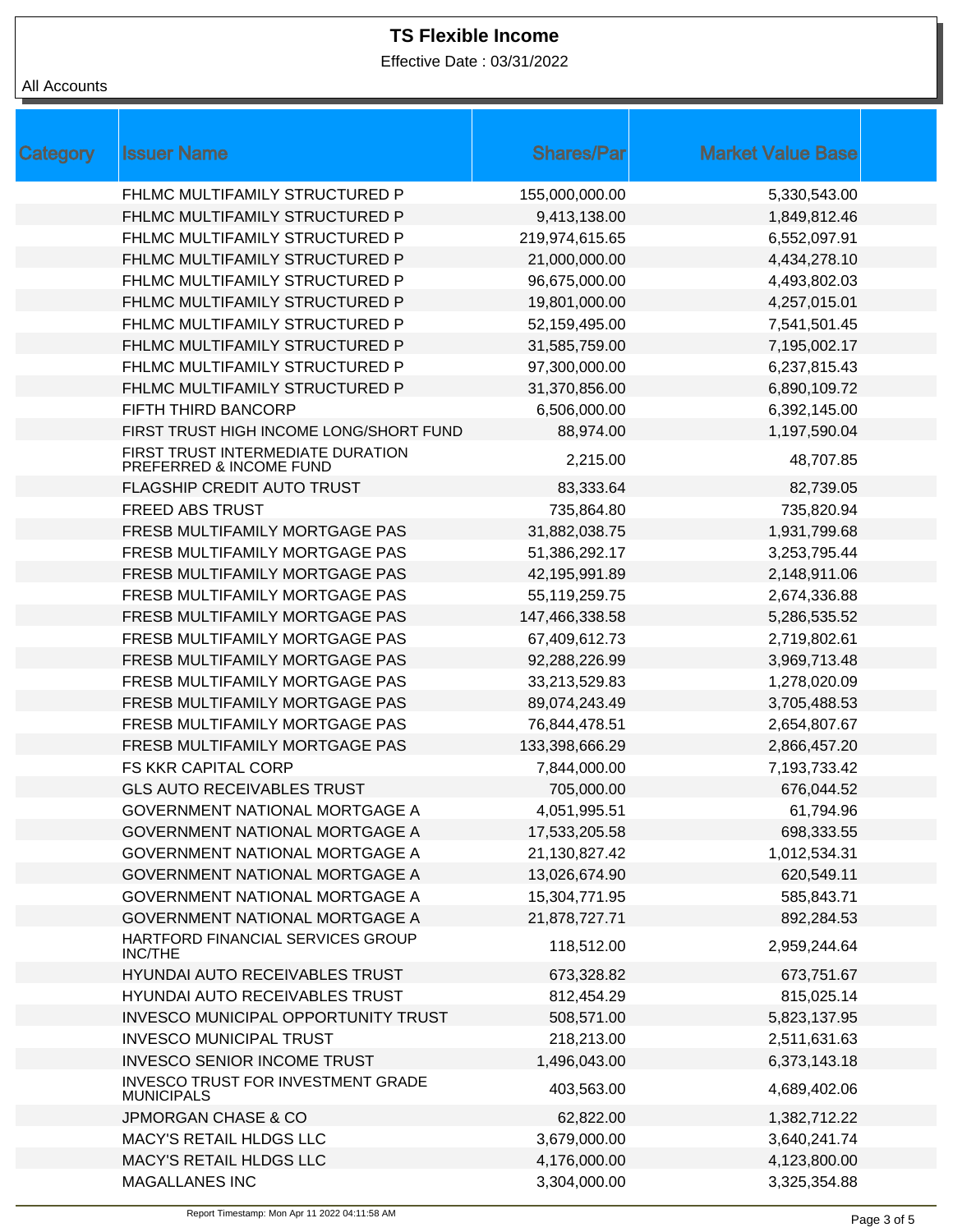Effective Date : 03/31/2022

#### All Accounts

| Category | <b>Issuer Name</b>                                                | <b>Shares/Par</b> | <b>Market Value Base</b> |  |
|----------|-------------------------------------------------------------------|-------------------|--------------------------|--|
|          | <b>MARRIOTT OWNERSHIP RESOR</b>                                   | 5,184,000.00      | 5,313,600.00             |  |
|          | MERCEDES-BENZ MASTER OWNER TRU                                    | 3,500,000.00      | 3,505,731.60             |  |
|          | MERRILL LYNCH MORTGAGE INVESTO                                    | 5,170.52          | 5,116.26                 |  |
|          | <b>MID-STATE TRUST</b>                                            | 276,531.30        | 284,881.36               |  |
|          | MORGAN STANLEY MORTGAGE LOAN T                                    | 120,288.59        | 123,437.89               |  |
|          | <b>MOUNTAIN VIEW CLO LTD</b>                                      | 6,567,816.26      | 6,562,713.07             |  |
|          | NATIONAL RURAL UTIL COOP                                          | 254,594.00        | 6,588,892.72             |  |
|          | NEUBERGER BERMAN HIGH YIELD STRATEGIES<br><b>FUND INC</b>         | 3,041.00          | 34,728.22                |  |
|          | NEW RESIDENTIAL INVESTMENT CORP                                   | 290,000.00        | 7,015,100.00             |  |
|          | NUVEEN AMT-FREE QUALITY MUNICIPAL<br><b>INCOME FUND</b>           | 410,295.00        | 5,391,276.30             |  |
|          | NUVEEN CREDIT STRATEGIES INCOME FUND                              | 1,022,301.00      | 6,317,820.18             |  |
|          | <b>NUVEEN PREFERRED &amp; INCOME</b><br><b>OPPORTUNITIES FUND</b> | 271,927.00        | 2,333,133.66             |  |
|          | NUVEEN PREFERRED & INCOME SECURITIES<br><b>FUND</b>               | 136,877.00        | 1,149,766.80             |  |
|          | NUVEEN QUALITY MUNICIPAL INCOME FUND                              | 348,195.00        | 4,651,885.20             |  |
|          | <b>PACIFIC GAS &amp; ELECTRIC</b>                                 | 14,958,000.00     | 14,898,609.56            |  |
|          | PALMER SQUARE LOAN FUNDING LTD                                    | 1,190,417.90      | 1,189,835.79             |  |
|          | PALMER SQUARE LOAN FUNDING LTD                                    | 491,318.45        | 490,849.73               |  |
|          | PALMER SQUARE LOAN FUNDING LTD                                    | 1,100,000.00      | 1,096,410.70             |  |
|          | PALMER SQUARE LOAN FUNDING LTD                                    | 969,581.68        | 969,579.74               |  |
|          | PALMER SQUARE LOAN FUNDING LTD                                    | 3,000,000.00      | 3,000,528.00             |  |
|          | PALMER SQUARE LOAN FUNDING LTD                                    | 750,000.00        | 750,121.50               |  |
|          | PALMER SQUARE LOAN FUNDING LTD                                    | 355,079.98        | 353,965.74               |  |
|          | PAWNEE EQUIPMENT RECEIVABLES                                      | 3,799,899.03      | 3,793,428.94             |  |
|          | REDWOOD FUNDING TRUST                                             | 8,087,677.67      | 8,079,353.02             |  |
|          | <b>REGIONS FINANCIAL CORP</b>                                     | 13,936,000.00     | 14,510,860.14            |  |
|          | REINSURANCE GROUP OF AMERICA INC                                  | 190,088.00        | 4,828,235.20             |  |
|          | RESIDENTIAL ACCREDIT LOANS IN                                     | 9,756.97          | 9,145.60                 |  |
|          | SANTANDER DRIVE AUTO RECEIVABL                                    | 316,366.62        | 316,268.55               |  |
|          | SANTANDER RETAIL AUTO LEASE TR                                    | 100,000.00        | 100,145.31               |  |
|          | <b>SEMPRA ENERGY</b>                                              | 26,867,000.00     | 27,001,335.00            |  |
|          | SPDR S&P 500 ETF TRUST                                            | $-50,000.00$      | $-22,582,000.00$         |  |
|          | STIFEL FINANCIAL CORP                                             | 136,380.00        | 3,391,770.60             |  |
|          | TESLA AUTO LEASE TRUST                                            | 5,180,000.00      | 5,188,660.96             |  |
|          | <b>TESLA AUTO LEASE TRUST</b>                                     | 65,000.00         | 64,302.48                |  |
|          | <b>TREASURY BILL</b>                                              | 25,000,000.00     | 24,899,611.00            |  |
|          | <b>TREASURY BILL</b>                                              | 40,000,000.00     | 39,889,097.20            |  |
|          | <b>TREASURY BILL</b>                                              | 25,000,000.00     | 24,678,833.25            |  |
|          | <b>TRUIST FINANCIAL CORP</b>                                      | 1,559,000.00      | 1,580,826.02             |  |
|          | VELOCITY COMMERCIAL CAPITAL LO                                    | 749,941.04        | 749,941.04               |  |
|          | <b>VERIZON OWNER TRUST</b>                                        | 1,024,165.99      | 1,027,263.58             |  |
|          | <b>VERIZON OWNER TRUST</b>                                        | 3,613,380.80      | 3,614,425.79             |  |
|          | <b>VIRTUS ALLIANZGI CVTF</b>                                      | 190,829.00        | 4,801,257.64             |  |
|          | <b>WELK RESORTS LLC</b>                                           | 857,184.51        | 845,765.10               |  |
|          | <b>WELLS FARGO &amp; CO</b>                                       | 70,650.00         | 1,566,310.50             |  |